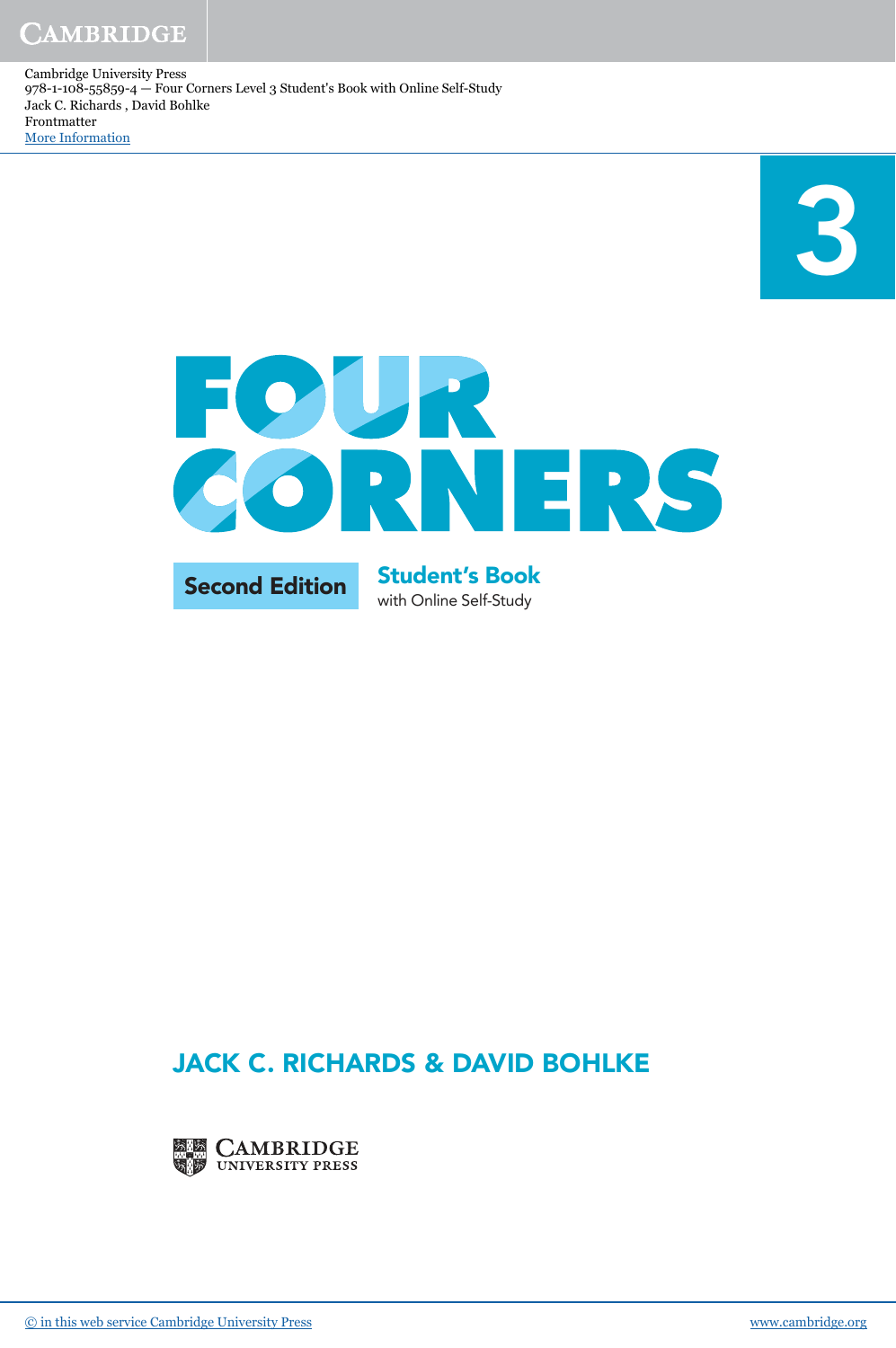CAMBRIDGE

Cambridge University Press 978-1-108-55859-4 — Four Corners Level 3 Student's Book with Online Self-Study Jack C. Richards , David Bohlke Frontmatter [More Information](www.cambridge.org/9781108558594)

### **CAMBRIDGE UNIVERSITY PRESS**

University Printing House, Cambridge CB2 8BS, United Kingdom

One Liberty Plaza, 20th Floor, New York, NY 10006, USA

477 Williamstown Road, Port Melbourne, VIC 3207, Australia

314–321, 3rd Floor, Plot 3, Splendor Forum, Jasola District Centre, New Delhi – 110025, India

79 Anson Road, #06–04/06, Singapore 079906

Cambridge University Press is part of the University of Cambridge.

It furthers the University's mission by disseminating knowledge in the pursuit of education, learning and research at the highest international levels of excellence.

www.cambridge.org Information on this title: www.cambridge.org/fourcorners

© Cambridge University Press 2012, 2019

This publication is in copyright. Subject to statutory exception and to the provisions of relevant collective licensing agreements, no reproduction of any part may take place without the written permission of Cambridge University Press.

First published 2012 Second edition 2019 20 19 18 17 16 15 14 13 12 11 10 9 8 7 6 5 4 3 2 1

#### *A catalogue record for this publication is available from the British Library*

| ISBN 978-1-108-55859-4 | Student's Book with Online Self-Study 3                      |
|------------------------|--------------------------------------------------------------|
| ISBN 978-1-108-55980-5 | Student's Book with Online Self-Study 3A                     |
| ISBN 978-1-108-55982-9 | Student's Book with Online Self-Study 3B                     |
| ISBN 978-1-108-61762-8 | Student's Book with Online Self-Study and Online Workbook 3  |
| ISBN 978-1-108-65810-2 | Student's Book with Online Self-Study and Online Workbook 3A |
| ISBN 978-1-108-67667-0 | Student's Book with Online Self-Study and Online Workbook 3B |
| ISBN 978-1-108-45935-8 | Workbook 3                                                   |
| ISBN 978-1-108-46076-7 | Workbook 3A                                                  |
| ISBN 978-1-108-45936-5 | Workbook 3B                                                  |
| ISBN 978-1-108-55995-9 | Teacher's Edition with Complete Assessment Program 3         |
| ISBN 978-1-108-55999-7 | Full Contact with Online Self-Study 3                        |
| ISBN 978-1-108-56013-9 | Full Contact with Online Self-Study 3A                       |
| ISBN 978-1-108-56292-8 | Full Contact with Online Self-Study 3B                       |
| ISBN 978-1-108-45940-2 | Presentation Plus Level 3                                    |
|                        |                                                              |

Additional resources for this publication at www.cambridge.org/fourcorners

Cambridge University Press has no responsibility for the persistence or accuracy of URLs for external or third-party internet websites referred to in this publication, and does not guarantee that any content on such websites is, or will remain, accurate or appropriate. Information regarding prices, travel timetables, and other factual information given in this work is correct at the time of first printing but Cambridge University Press does not guarantee the accuracy of such information thereafter.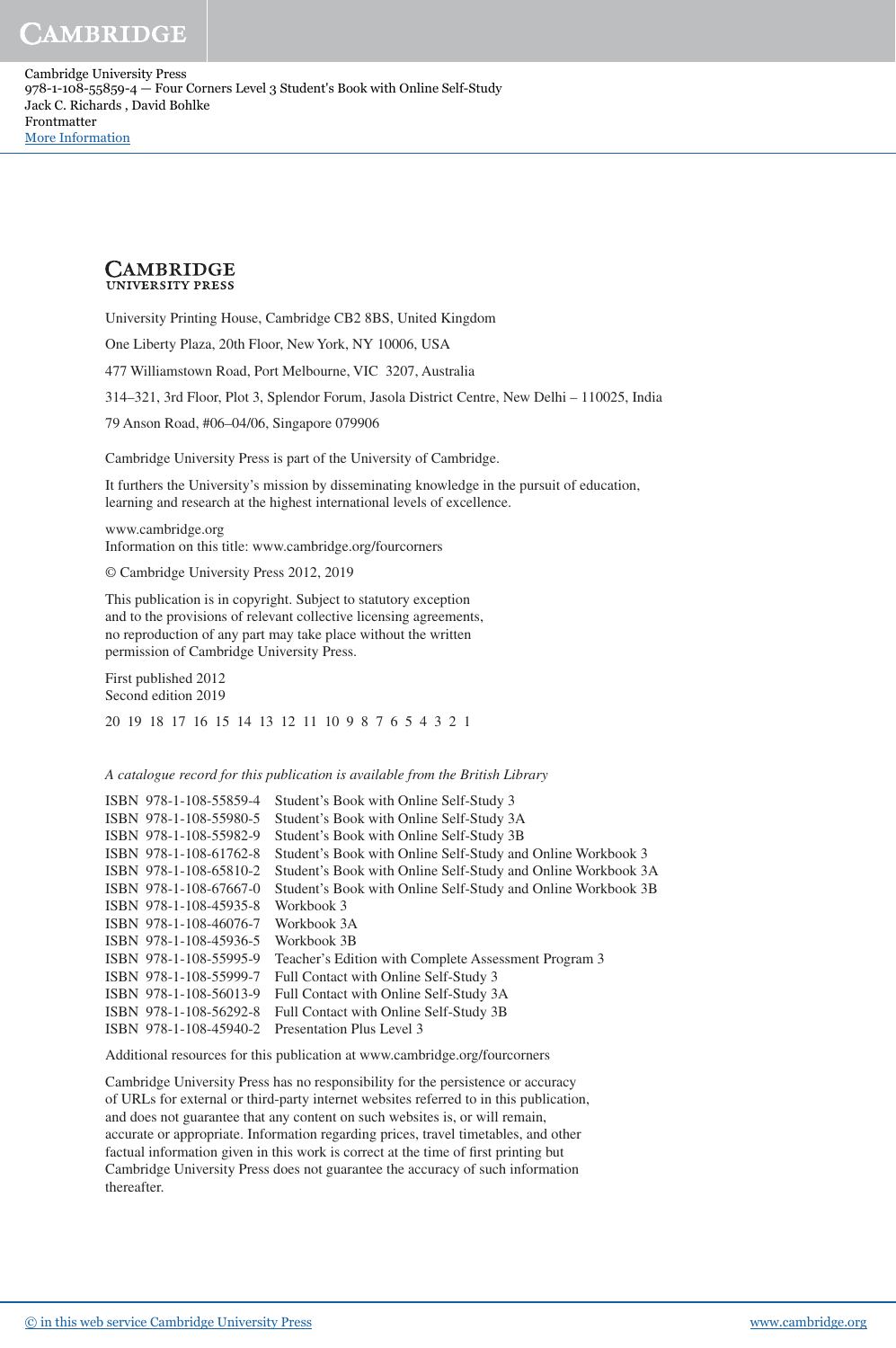# **Authors' acknowledgments**

Many people contributed to the development of *Four Corners*. The authors and publisher would like to particularly thank the following **reviewers**:

Nele Noe, **Academy for Educational Development, Qatar Independent Secondary School for Girls**, Doha, Qatar; Pablo Stucchi, **Antonio Raimondi School** and **Instituto San Ignacio de Loyola**, Lima, Peru; Nadeen Katz, **Asia University**, Tokyo, Japan; Tim Vandenhoek, **Asia University**, Tokyo, Japan; Celso Frade and Sonia Maria Baccari de Godoy, **Associação Alumni**, São Paulo, Brazil; Rosane Bandeira, **Atlanta Idiomas**, Manaus, Brazil; Cacilda Reis da Silva, **Atlanta Idiomas**, Manaus, Brazil; Gretta Sicsu, **Atlanta Idiomas**, Manaus, Brazil; Naila Maria Cañiso Ferreira, **Atlanta Idiomas**, Manaus, Brazil; Hothnã Moraes de Souza Neto, **Atlanta Idiomas**, Manaus, Brazil; Jacqueline Kurtzious, **Atlanta Idiomas**, Manaus, Brazil; José Menezes Ribeiro Neto, **Atlanta Idiomas**, Manaus, Brazil; Sheila Ribeiro Cordeiro, **Atlanta Idiomas**, Manaus, Brazil; Juliana Fernandes, **Atlanta Idiomas**, Manaus, Brazil; Aline Alexandrina da Silva, **Atlanta Idiomas**, Manaus, Brazil; Kari Miller, **Binational Center**, Quito, Ecuador; Alex K. Oliveira, **Boston University**, Boston, MA, USA; Noriko Furuya, **Bunka Gakuen University**, Tokyo, Japan; Robert Hickling, **Bunka Gakuen University**, Tokyo, Japan; John D. Owen, **Bunka Gakuen University**, Tokyo, Japan; Elisabeth Blom, **Casa Thomas Jeferson**, Brasília, Brazil; Lucilena Oliveira Andrade, **Centro Cultural Brasil Estados Unidos (CCBEU Belém)**, Belém, Brazil; Marcelo Franco Borges, **Centro Cultural Brasil Estados Unidos (CCBEU Belém)**, Belém, Brazil; Geysa de Azevedo Moreira, **Centro Cultural Brasil Estados Unidos (CCBEU Belém)**, Belém, Brazil; Anderson Felipe Barbosa Negrão, **Centro Cultural Brasil Estados Unidos (CCBEU Belém)**, Belém, Brazil; Henry Grant, **CCBEU – Campinas**, Campinas, Brazil; Maria do Rosário, **CCBEU – Franca**, Franca, Brazil; Ane Cibele Palma, **CCBEU Inter Americano**, Curitiba, Brazil; Elen Flavia Penques da Costa, **Centro de Cultura Idiomas – Taubaté**, Taubaté, Brazil; Inara Lúcia Castillo Couto, **CEL LEP – São Paulo**, São Paulo, Brazil; Sonia Patricia Cardoso, **Centro de Idiomas Universidad Manuela Beltrán**, Barrio Cedritos, Colombia; Geraldine Itiago Losada, **Centro Universitario Grupo Sol (Musali)**, Mexico City, Mexico; Nick Hilmers, **DePaul University**, Chicago, IL, USA; Monica L. Montemayor Menchaca, **EDIMSA**, Metepec, Mexico; Angela Whitby, **Edu-Idiomas Language School**, Cholula, Puebla, Mexico; Mary Segovia, **El Monte Rosemead Adult School**, Rosemead, CA, USA; Dr. Deborah Aldred, **ELS Language Centers, Middle East Region**, Abu Dhabi, United Arab Emirates; Leslie Lott, **Embassy CES**, Ft. Lauderdale, FL, USA; M. Martha Lengeling, **Escuela de Idiomas**, Guanajuato, Mexico; Pablo Frias, **Escuela de Idiomas UNAPEC**, Santo Domingo, Dominican Republic; Tracy Vanderhoek, **ESL Language Center**, Toronto, Canada; Kris Vicca and Michael McCollister, **Feng Chia University**, Taichung, Taiwan; Flávia Patricia do Nascimento Martins, **First Idiomas**, Sorocaba, Brazil; Andrea Taylor, **Florida State University in Panama**, Panamá, Panama; Carlos Lizárraga González, **Groupo Educativo Angloamericano**, Mexico City, Mexico; Bo-Kyung Lee, **Hankuk University of Foreign Studies**, Seoul, South Korea; Dr. Martin Endley, **Hanyang University**, Seoul, South Korea; Mauro Luiz Pinheiro, **IBEU Ceará**, Ceará, Brazil; Ana Lúcia da Costa Maia de Almeida, **IBEU Copacabana**, Copacabana, Brazil; Maristela Silva, **ICBEU Manaus**, Manaus, Brazil; Magaly Mendes Lemos, **ICBEU São José dos Campos**, São José dos Campos, Brazil; Augusto Pelligrini Filho, **ICBEU São Luis**, São Luis, Brazil; Leonardo Mercado, **ICPNA**, Lima, Peru; Lucia Rangel Lugo, **Instituto Tecnológico de San Luis Potosí**, San Luis Potosí, Mexico; Maria Guadalupe Hernández Lozada, **Instituto Tecnológico de Tlalnepantla**, Tlalnepantla de Baz, Mexico; Karen Stewart, **International House Veracruz**, Veracruz, Mexico; Tom David, **Japan College of Foreign Languages**, Tokyo, Japan; Andy Burki, **Korea University, International Foreign Language School**, Seoul, South Korea; Jinseo Noh, **Kwangwoon University**, Seoul, South Korea; Neil Donachey, **La Salle Junior and Senior High School**, Kagoshima, Japan; Rich Hollingworth, **La Salle Junior and Senior High School**, Kagoshima, Japan; Quentin Kum, **La Salle Junior and Senior High School**, Kagoshima, Japan; Geof Oliver, **La Salle Junior and Senior High School**, Kagoshima, Japan; Martin Williams, **La Salle Junior and Senior High School**, Kagoshima, Japan; Nadezhda Nazarenko, **Lone Star College**, Houston, TX, USA; Carolyn Ho, **Lone Star College-Cy-Fair**, Cypress, TX, USA; Kaoru Kuwajima, **Meijo University**, Nogoya, Japan; Alice Ya-fen Chou, **National Taiwan University of Science and Technology**, Taipei, Taiwan; Raymond Dreyer, **Northern Essex Community College**, Lawrence, MA, USA; Mary Keter Terzian Megale, **One Way Línguas-Suzano**, São Paulo, Brazil; B. Greg Dunne, **Osaka Shoin Women's University**, Higashi-Osaka, Japan; Robert Maran, **Osaka Shoin Women's University**, Higashi-Osaka, Japan; Bonnie Cheeseman, **Pasadena Community College** and **UCLA American Language Center**, Los Angeles, CA, USA; Simon Banha, **Phil Young's English School**, Curitiba, Brazil; Oh Jun Il, **Pukyong National University**, Busan, South Korea; Carmen Gehrke, **Quatrum English Schools**, Porto Alegre, Brazil; John Duplice, **Rikkyo University**, Tokyo, Japan; Mengjiao Wu, **Shanghai Maritime University**, Shanghai, China; Wilzania da Silva Nascimento, **Senac**, Manaus, Brazil; Miva Silva Kingston, **Senac**, Manaus, Brazil; Lais Lima, **Senac**, Manaus, Brazil; Yuan-hsun Chuang, **Soo Chow University**, Taipei, Taiwan; Wen hsiang Su, **Shih Chien University Kaohsiung Campus**, Kaohsiung, Taiwan; Lynne Kim, **Sun Moon University (Institute for Language Education)**, Cheon An City, Chung Nam, South Korea; Regina Ramalho, **Talken English School**, Curitiba, Brazil; Tatiana Mendonça, **Talken English School**, Curitiba, Brazil; Ricardo Todeschini, **Talken English School**, Curitiba, Brazil; Monica Carvalho da Rocha, **Talken English School**, Joinville, Brazil; Karina Schoene, **Talken English School**, Joinville, Brazil; Diaña Peña Munoz and Zira Kuri, **The Anglo**, Mexico City, Mexico; Christopher Modell, **Tokai University**, Tokyo, Japan; Song-won Kim, **TTI (Teacher's Training Institute)**, Seoul, South Korea; Nancy Alarcón, **UNAM FES Zaragoza Language Center**, Mexico City, Mexico; Laura Emilia Fierro López, **Universidad Autónoma de Baja California**, Mexicali, Mexico; María del Rocío Domínguez Gaona, **Universidad Autónoma de Baja California**, Tijuana, Mexico; Saul Santos Garcia, **Universidad Autónoma de Nayarit**, Nayarit, Mexico;Christian Meléndez, **Universidad Católica de El Salvador**, San Salvador, El Salvador; Irasema Mora Pablo, **Universidad de Guanajuato**, Guanajuato, Mexico; Alberto Peto, **Universidad de Oaxaca**, Tehuantepec, Mexico; Carolina Rodriguez Beltan, **Universidad Manuela Beltrán, Centro Colombo Americano**, and **Universidad Jorge Tadeo Lozano**, Bogotá, Colombia; Nidia Milena Molina Rodriguez, **Universidad Manuela Beltrán** and **Universidad Militar Nueva Granada**, Bogotá, Colombia; Yolima Perez Arias, **Universidad Nacional de Colombia**, Bogotá, Colombia; Héctor Vázquez García, **Universidad Nacional Autónoma de Mexico**, Mexico City, Mexico; Pilar Barrera, **Universidad Técnica de Ambato**, Ambato, Ecuador; Doborah Hulston, **University of Regina**, Regina, Canada; Rebecca J. Shelton, **Valparaiso University, Interlink Language Center**, Valparaiso, IN, USA; Tae Lee, **Yonsei University**, Seodaemun-gu, Seoul, South Korea; Claudia Thereza Nascimento Mendes, **York Language Institute**, Rio de Janeiro, Brazil; Jamila Jenny Hakam, **ELT Consultant**, Muscat, Oman; Stephanie Smith, **ELT Consultant**, Austin, TX, USA.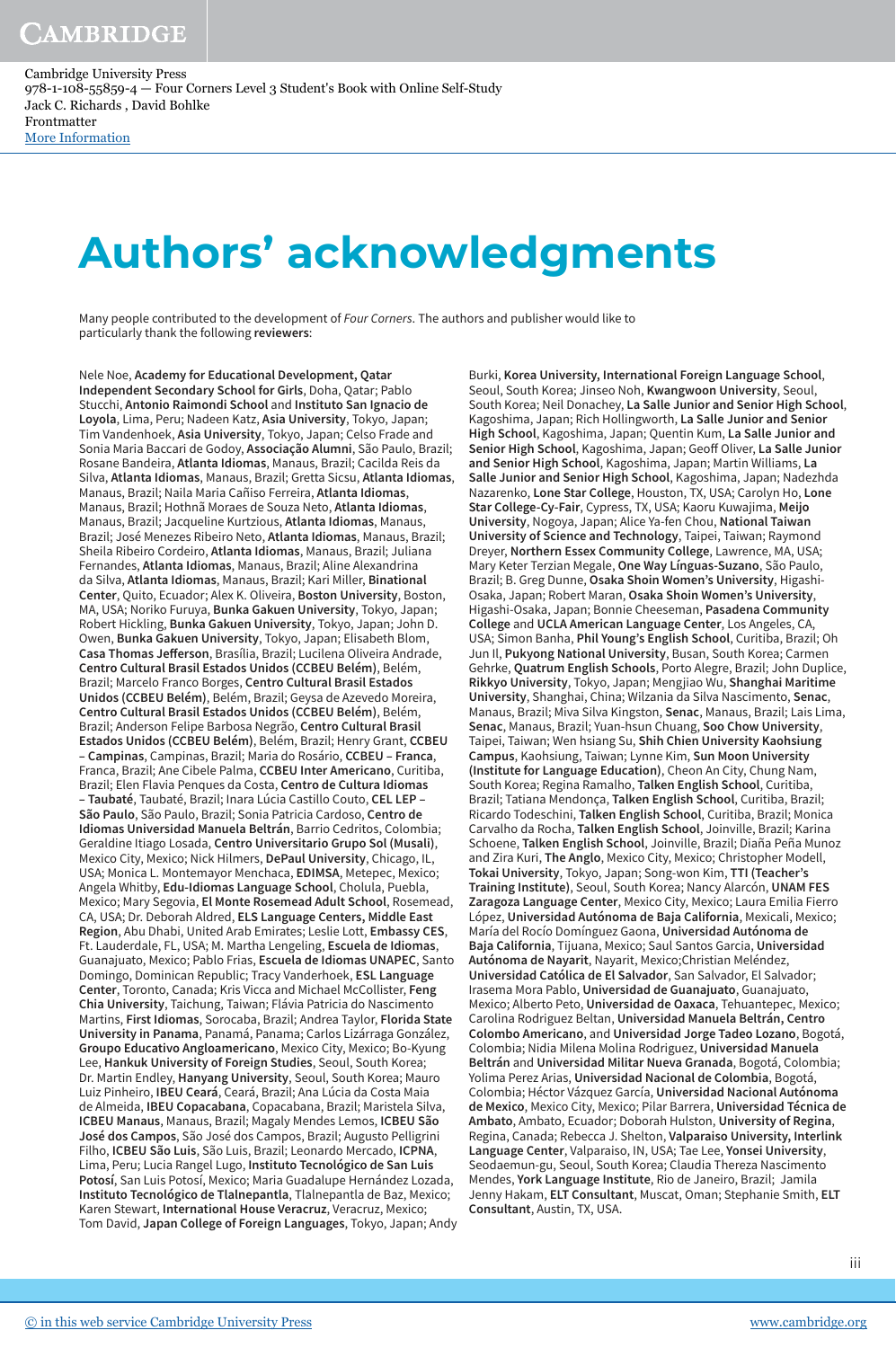## **Scope and sequence**

| <b>LEVEL 3</b>                                                                                                                                                    | <b>Learning outcomes</b>                                                                                                                                                                                                      | <b>Grammar</b>                                                                    | <b>Vocabulary</b>                               |
|-------------------------------------------------------------------------------------------------------------------------------------------------------------------|-------------------------------------------------------------------------------------------------------------------------------------------------------------------------------------------------------------------------------|-----------------------------------------------------------------------------------|-------------------------------------------------|
| Classroom language<br>Page 2                                                                                                                                      |                                                                                                                                                                                                                               |                                                                                   |                                                 |
| Unit 1<br>Pages 3-12                                                                                                                                              |                                                                                                                                                                                                                               |                                                                                   |                                                 |
| <b>Education</b><br>A I'm taking six classes<br>B You're not allowed to<br><b>C</b> My behavior<br><b>D</b> Education controversy<br><b>Unit 2</b><br>Pages 13-22 | Students can<br>$\vee$ ask and talk about routines<br>$\vee$ express prohibition and obligation<br>$\vee$ ask and talk about feelings and reactions<br>$\vee$ discuss advantages and disadvantages                            | Simple present vs.<br>present continuous<br>Zero conditional                      | School subjects<br><b>Feelings and emotions</b> |
| <b>Personal stories</b>                                                                                                                                           | Students can                                                                                                                                                                                                                  | Past continuous vs.                                                               | Sentence adverbs                                |
| A What were you doing?<br><b>B</b> Guess what!<br>C I was really frightened!<br>D How embarrassing!<br><b>Unit 3</b><br>Pages 23-32                               | $\vee$ describe what was happening in the past<br>$\vee$ announce news<br>$\vee$ close a conversation<br>$\vee$ tell personal stories<br>$\vee$ describe embarrassing moments                                                 | simple past<br>Participial adjectives                                             | Verbs to describe<br>reactions                  |
| <b>Style and fashion</b>                                                                                                                                          | Students can                                                                                                                                                                                                                  | Used to                                                                           | <b>Fashion statements</b>                       |
| <b>A Fashion trends</b><br>B Does this come in?<br><b>C</b> The latest look<br><b>D</b> Views on fashion<br><b>Unit 4</b><br>Pages 33-42                          | $\vee$ ask about and describe past fashions<br>$\vee$ ask where something is in a store<br>$\vee$ ask for a specific product<br>$\vee$ express opinions about style and fashion<br>$\vee$ ask and talk about current fashions | Defining relative clauses                                                         | <b>Clothing styles</b>                          |
| <b>Interesting lives</b>                                                                                                                                          | Students can                                                                                                                                                                                                                  | Present perfect                                                                   | <b>Experiences</b>                              |
| A Have you ever been on TV?<br><b>B</b> What I mean is<br>C Life experiences<br>D What a life!<br>Unit 5<br>Pages 43-52                                           | $\vee$ ask and talk about life experiences<br>$\triangleright$ check and clarify meaning<br>$\vee$ describe details of their experiences<br>$\vee$ ask and talk about a memorable experience                                  | Present perfect vs.<br>simple past                                                | Fun things to do                                |
| <b>Our world</b>                                                                                                                                                  | Students can                                                                                                                                                                                                                  | Comparatives                                                                      | Human-made wonders                              |
| A Older, taller, and more famous<br><b>B</b> I don't believe it!                                                                                                  | $\vee$ Compare human-made structures<br>$\vee$ express disbelief                                                                                                                                                              | Not asas<br>Superlatives                                                          | Geographical features                           |
| C World geography<br><b>D</b> Natural wonders                                                                                                                     | $\vee$ say that they don't know something<br>$\vee$ ask and talk about geographical features<br>$\vee$ describe natural wonders in their country                                                                              |                                                                                   |                                                 |
| <b>Unit 6</b><br>Pages 53-62                                                                                                                                      |                                                                                                                                                                                                                               |                                                                                   |                                                 |
| <b>Organizing your time</b><br>A A busy week<br>B Can I take a message?<br>C Can you do me a favor?<br>D Perspectives on time                                     | Students can<br>$\vee$ ask and talk about weekend plans<br>$\vee$ offer to take a message<br>$\vee$ leave a message<br>$\triangleright$ make requests, promises, and offers<br>$\vee$ discuss ways to manage time effectively | Present tenses used for<br>future<br>Requests<br>Promises and offers with<br>will | Commitments<br><b>Favors</b>                    |
|                                                                                                                                                                   |                                                                                                                                                                                                                               |                                                                                   |                                                 |

Scope and sequence

iv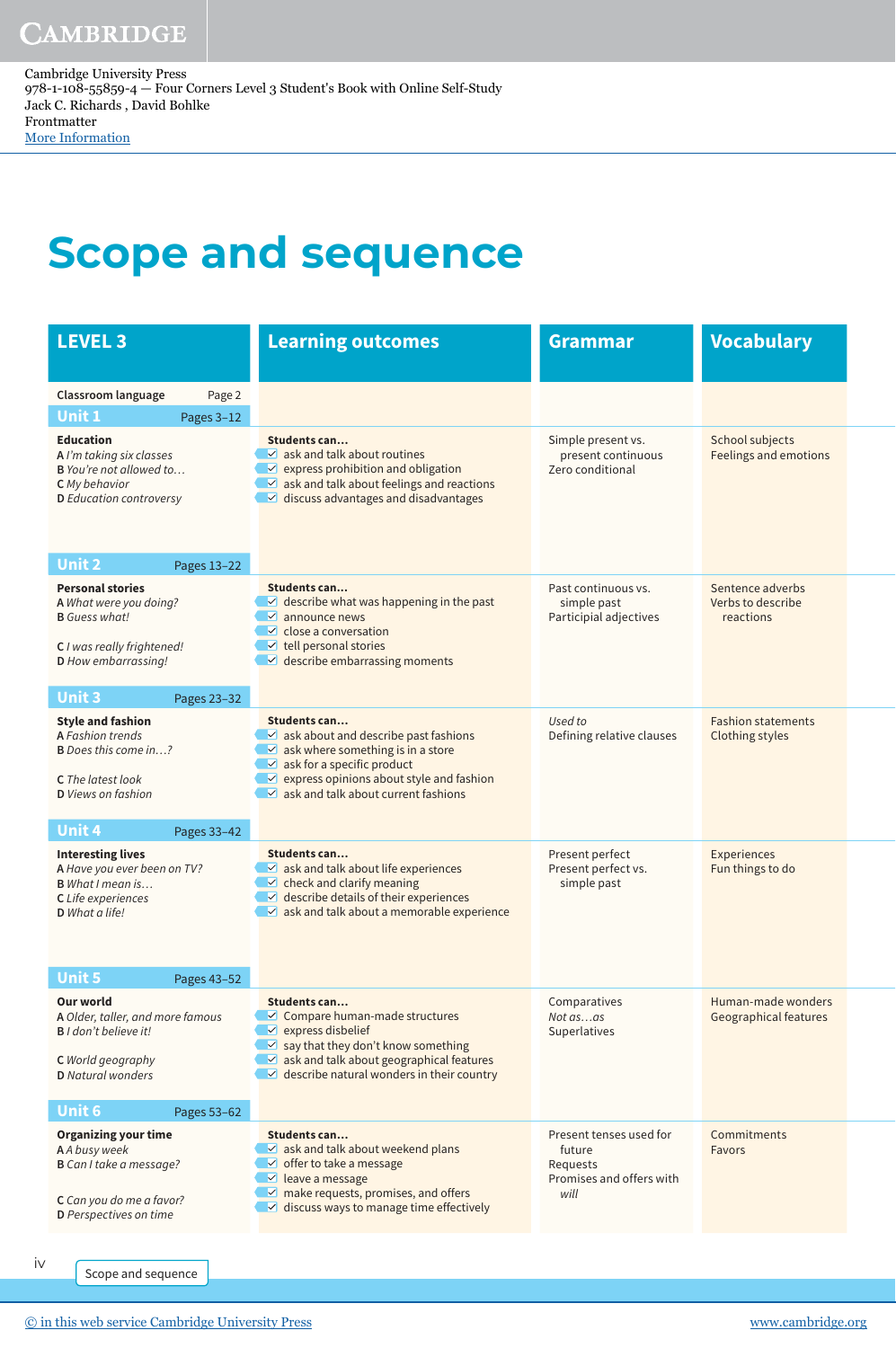| <b>Functional</b><br>language                                                         | <b>Listening and</b><br><b>Pronunciation</b>                                                                                      | <b>Reading and</b><br><b>Writing</b>                                                                                                              | <b>Speaking</b>                                                                                                                                                                                                                                                                                                                            |
|---------------------------------------------------------------------------------------|-----------------------------------------------------------------------------------------------------------------------------------|---------------------------------------------------------------------------------------------------------------------------------------------------|--------------------------------------------------------------------------------------------------------------------------------------------------------------------------------------------------------------------------------------------------------------------------------------------------------------------------------------------|
|                                                                                       |                                                                                                                                   |                                                                                                                                                   |                                                                                                                                                                                                                                                                                                                                            |
| <b>Interactions:</b><br><b>Expressing prohibition</b><br><b>Expressing obligation</b> | Listening:<br>Office rules<br>An interview about<br>homeschooling<br><b>Pronunciation:</b><br>Stress and rhythm                   | <b>Reading:</b><br>"Are Video Games<br>Educational?"<br>An article<br><b>Writing:</b><br>Advantages and<br>disadvantages of<br>distance education | • Information exchange about school and work<br>• Keep talking: "Find someone who" activity about<br>everyday activities<br>• List of class rules<br>• Information exchange about personal behavior<br>• Keep talking: Comparison of behaviors<br>• Discussion about distance education                                                    |
| <b>Interactions:</b><br>Announcing news<br>Closing a conversation                     | Listening:<br>News about other people<br>A camping trip<br><b>Pronunciation:</b><br>Intonation in complex<br>sentences            | <b>Reading:</b><br>"Embarrassing<br>Experiences"<br>An article<br><b>Writing:</b><br>An embarrassing<br>moment                                    | • Group story about a past event<br>• Keep talking: Description of simultaneous past<br>actions<br>• Celebrity news<br>• Personal stories and anecdotes<br>• Keep talking: Picture stories<br>• Descriptions of embarrassing moments                                                                                                       |
| <b>Interactions:</b><br>Asking where things are<br>Asking for an alternative          | Listening:<br><b>Clothing purchases</b><br>An interview with a<br>fashion designer<br><b>Pronunciation:</b><br>Used to and use to | <b>Reading:</b><br>"Dress to Impress"<br>An article<br><b>Writing:</b><br>Class survey                                                            | • Interview about style and fashion<br>• Keep talking: Comparison of two people's past and<br>present styles<br>• Role play of a shopping situation<br>• Opinions on fashion and style<br>• Keep talking: Interview about what's hot<br>• Class survey about style and fashion                                                             |
| <b>Interactions:</b><br>Checking meaning<br>Clarifying meaning                        | Listening:<br>Unusual habits<br>An interview with a<br>grandmother<br><b>Pronunciation:</b><br>Contrastive stress in<br>responses | <b>Reading:</b><br>"The Life of an Astronaut"<br>An interview<br><b>Writing:</b><br>Interesting people,<br>places, or things                      | • Interview about experiences<br>• Keep talking: Information exchange about<br>experiences never had<br>• Information exchange about unusual habits<br>• True and false information about life experiences<br>• Keep talking: "Find someone who" activity about<br>everyday experiences<br>• Description of an interesting person or place |
| <b>Interactions:</b><br><b>Expressing disbelief</b><br>Saying you don't<br>know       | <b>Listening:</b><br>An interesting city<br>The Great Barrier Reef<br><b>Pronunciation:</b><br>Intonation in tag<br>questions     | <b>Reading:</b><br>"Seven Wonders of the<br>Natural World"<br>An article<br><b>Writing:</b><br>A natural wonder                                   | • Comparison of different places<br>• Keep talking: Information gap activity about<br>impressive places<br>• Information exchange about human-made structures<br>• Discussion about experiences in different places<br>• Keep talking: Advice for foreign visitors<br>• List of the most wonderful places in the country                   |
| <b>Interactions:</b><br>Offering to take a<br>message<br>Leaving a message            | Listening:<br>Weekend plans<br>Phone messages<br><b>Pronunciation:</b><br>Reduction of could you<br>and would you                 | <b>Reading:</b><br>"Time and Culture"<br>An article<br><b>Writing:</b><br>Tips for success                                                        | • "Find someone who" activity about weekend plans<br>• Keep talking: Information exchange about<br>upcoming plans<br>• Role play with phone messages<br>• Class favors, offers, and promises<br>• Keep talking: Role play with requests<br>• Quiz about overdoing things                                                                   |

Scope and sequence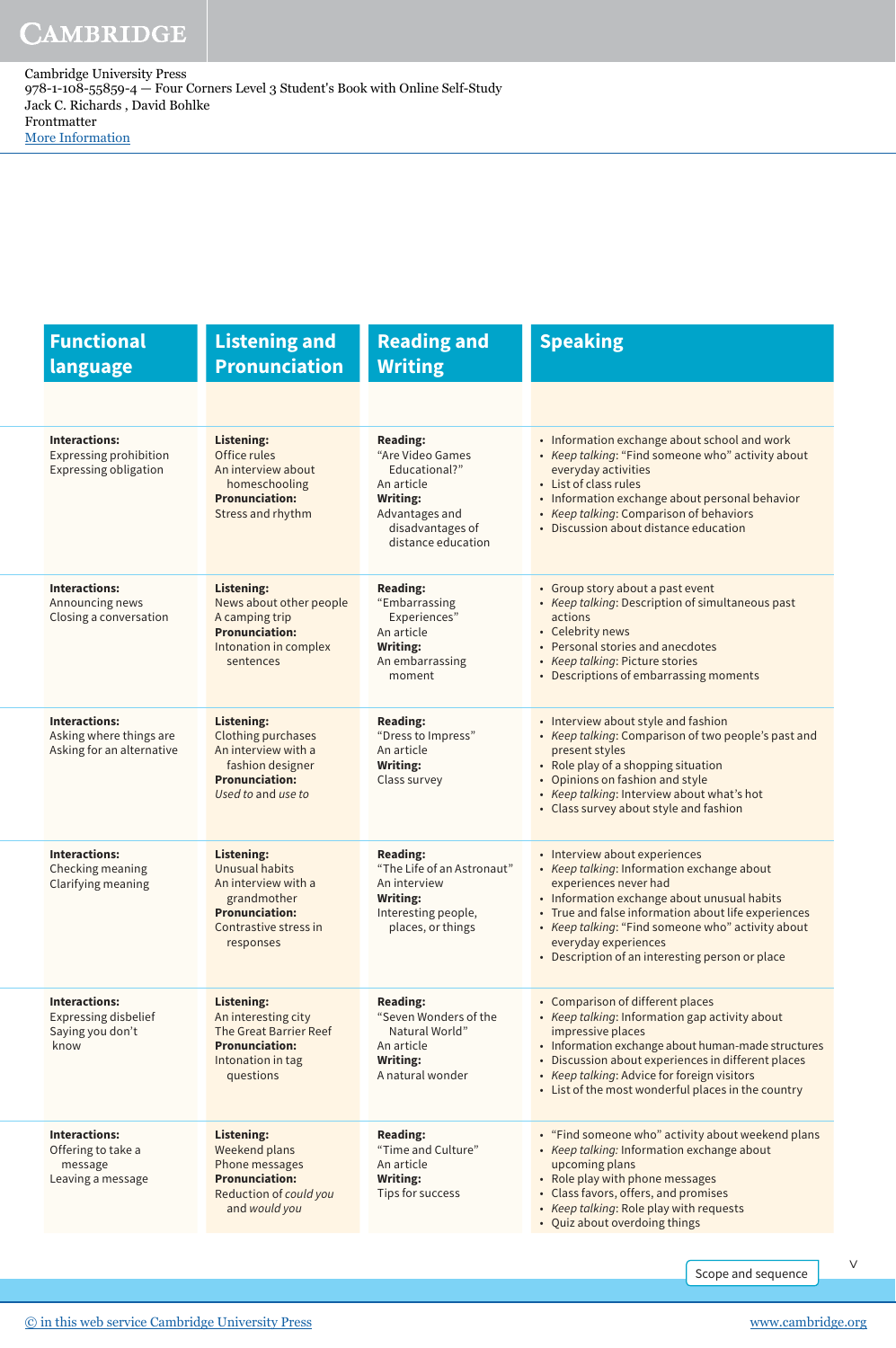| <b>LEVEL 3</b>                                                                                                                                                                                                                                                                                              | <b>Learning outcomes</b>                                                                                                                                                                               | <b>Grammar</b>                                                                     | <b>Vocabulary</b>                                             |
|-------------------------------------------------------------------------------------------------------------------------------------------------------------------------------------------------------------------------------------------------------------------------------------------------------------|--------------------------------------------------------------------------------------------------------------------------------------------------------------------------------------------------------|------------------------------------------------------------------------------------|---------------------------------------------------------------|
| <b>Unit 7</b><br>Pages 63-72                                                                                                                                                                                                                                                                                |                                                                                                                                                                                                        |                                                                                    |                                                               |
| <b>Personalities</b><br>A You're extremely curious.<br>$B \ln my$ opinion,<br>C We've been friends for six years.<br>D What is your personality?<br><b>Unit 8</b><br>Pages 73-82                                                                                                                            | Students can<br>$\vee$ talk about personality traits<br>$\vee$ give an opinion<br>$\vee$ ask for agreement<br>$\vee$ describe people's personalities<br>$\vee$ talk about their personalities          | Adverbs modifying<br>adjectives and verbs<br>Present perfect with for<br>and since | Personality traits<br>More personality traits                 |
| The environment                                                                                                                                                                                                                                                                                             | <b>Students can</b>                                                                                                                                                                                    | Quantifiers                                                                        | <b>Environmental impacts</b>                                  |
| A Going green<br>B I'd rather not say.<br>C What will happen?<br><b>D</b> Finding solutions                                                                                                                                                                                                                 | $\vee$ discuss environmental problems<br>$\vee$ give an approximate answer<br>$\vee$ avoid answering<br>$\vee$ talk about future possibilities<br>$\vee$ discuss solutions to problems                 | <b>First conditional</b>                                                           | Tips to help the<br>environment                               |
| <b>Unit 9</b><br>Pages 83-92                                                                                                                                                                                                                                                                                | Students can                                                                                                                                                                                           |                                                                                    |                                                               |
| <b>Relationships</b><br>A Healthy relationships<br><b>B</b> I'm really sorry.<br>C That can't be the problem.<br><b>D</b> Getting advice<br><b>Unit 10</b><br>Pages 93-102                                                                                                                                  | $\vee$ discuss what's important in relationships<br>$\vee$ apologize and give excuses<br>$\vee$ accept an apology<br>$\vee$ speculate about people<br>$\vee$ give advice about relationships           | $lt's$ expressions<br>Expressions with<br>infinitives<br>Modals for speculating    | <b>Relationship behaviors</b><br>Inseparable phrasal<br>verbs |
| Living your life                                                                                                                                                                                                                                                                                            | Students can                                                                                                                                                                                           | Reflexive pronouns                                                                 | Qualities for success                                         |
| A He taught himself.<br>B I'll give it some thought.<br>C What would you do?<br>D What an accomplishment!<br><b>Unit 11</b><br>Pages 103-112                                                                                                                                                                | $\vee$ talk about themselves and their experiences<br>$\vee$ advise against something<br>$\vee$ consider advice<br>$\vee$ talk about imaginary situations<br>$\vee$ ask and talk about accomplishments | Second conditional                                                                 | Separable phrasal<br>verbs                                    |
| <b>Music</b>                                                                                                                                                                                                                                                                                                | Students can                                                                                                                                                                                           | Past passive                                                                       | Compound adjectives                                           |
| A Music trivia<br><b>B</b> The first thing you do is<br><b>C</b> Music and me<br><b>D</b> Making your own music<br><b>Unit 12</b><br>Pages 113-122                                                                                                                                                          | $\vee$ talk about music<br>$\vee$ give instructions<br>$\triangleright$ talk about things they've done recently<br>$\triangleright$ talk about memorable songs                                         | Present perfect with yet<br>and already                                            | Verb and noun<br>formation                                    |
| <b>On vacation</b>                                                                                                                                                                                                                                                                                          | Students can                                                                                                                                                                                           | Gerunds                                                                            | <b>Vacation activities</b>                                    |
| $\vee$ discuss travel preferences<br>A Travel preferences<br>$\vee$ ask about preferences<br>B Don't forget to<br>$\vee$ remind someone of something<br>$\vee$ talk about rules and recommendations<br><b>C</b> Rules and recommendations<br>$\vee$ describe their dream trip<br><b>D</b> Seeing the sights |                                                                                                                                                                                                        | Modals for necessity and<br>recommendations                                        | <b>Extreme sports</b>                                         |

vi